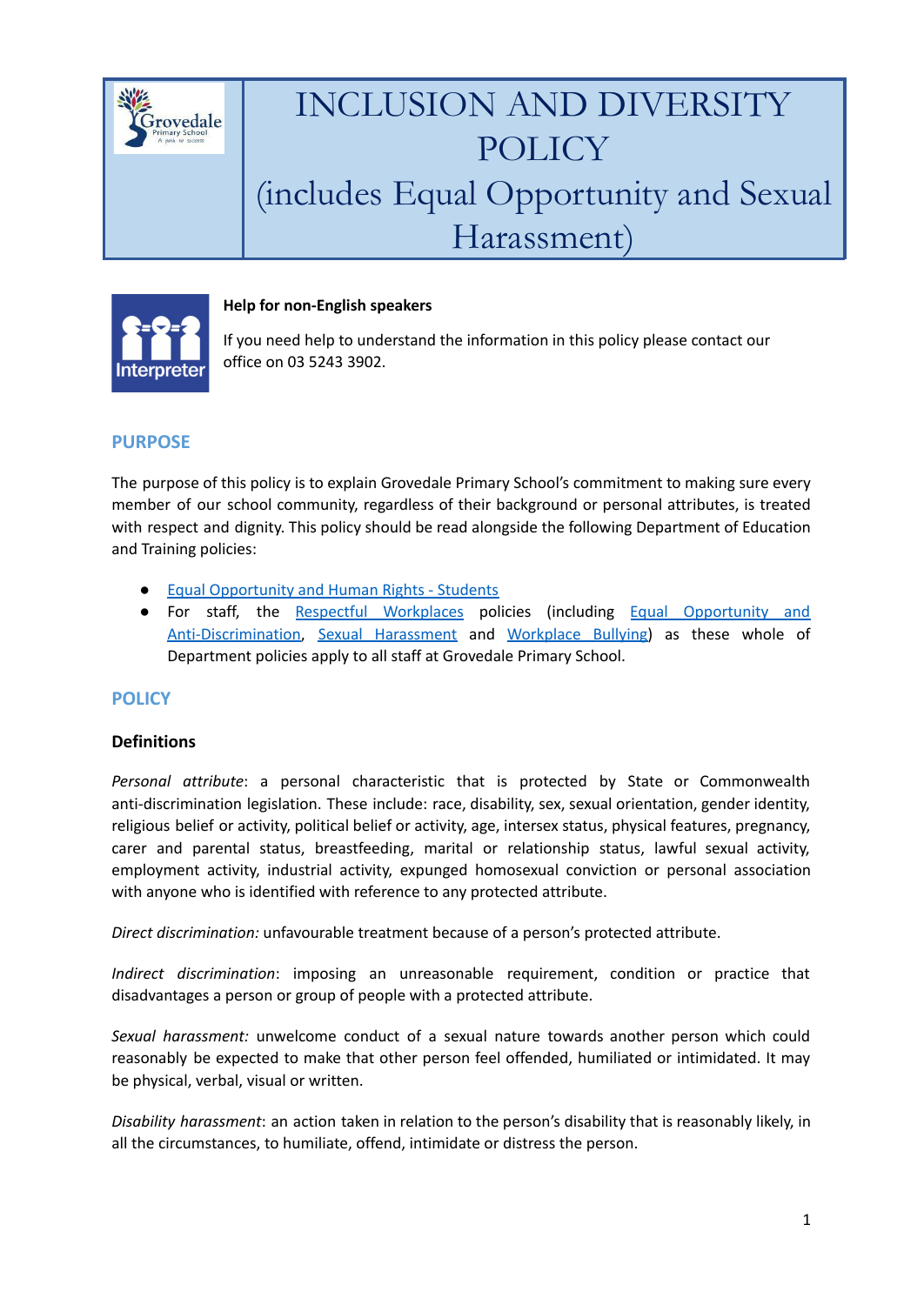

# INCLUSION AND DIVERSITY POLICY (includes Equal Opportunity and Sexual Harassment)

*Vilification*: conduct that incites hatred towards or revulsion or severe ridicule of a person or group of people on the basis of their race or religion.

*Victimisation*: subjecting a person or threatening to subject them to detrimental treatment because they (or their associate) has made an allegation of discrimination or harassment on the basis of a protected attribute (or asserted their rights under relevant policies or law).

#### **Inclusion and diversity**

Grovedale Primary School strives to provide a safe, inclusive and supportive school environment which values the human rights of all students and staff.

Grovedale Primary School is committed to creating a school community where all members of our school community are welcomed, accepted and treated equitably and with respect regardless of their backgrounds or personal attributes such as race, language, religious beliefs, gender identity, disability or sexual orientation so that they can participate, achieve and thrive at school.

Grovedale Primary School acknowledges and celebrates the diversity of backgrounds and experiences in our school community and we will not tolerate behaviours, language or practices that label, stereotype or demean others. At Grovedale Primary School we value the human rights of every student and we take our obligations under anti-discrimination laws and the Charter of Human Rights and Responsibilities seriously.

Grovedale Primary School will:

- Actively nurture and promote a culture where everyone is treated with respect and dignity
- ensure that students are not discriminated against (directly or indirectly) and where necessary, are reasonably accommodated to participate in their education and school activities (eg schools sports, concerts, excursions and camps) on the same basis as their peers
- acknowledge and respond to the diverse needs, identities and strengths of all students
- encourage empathy and fairness towards others
- challenge stereotypes that promote prejudicial and biased behaviours and practices
- contribute to positive learning, engagement and wellbeing outcomes for students
- respond to complaints and allegations appropriately and ensure that students are not victimised.

Bullying, unlawful discrimination, harassment, vilification and other forms of inappropriate behaviour targeting individuals or groups because of their personal attributes will not be tolerated at Grovedale Primary School. We will take appropriate measures, consistent with our *Student Wellbeing and*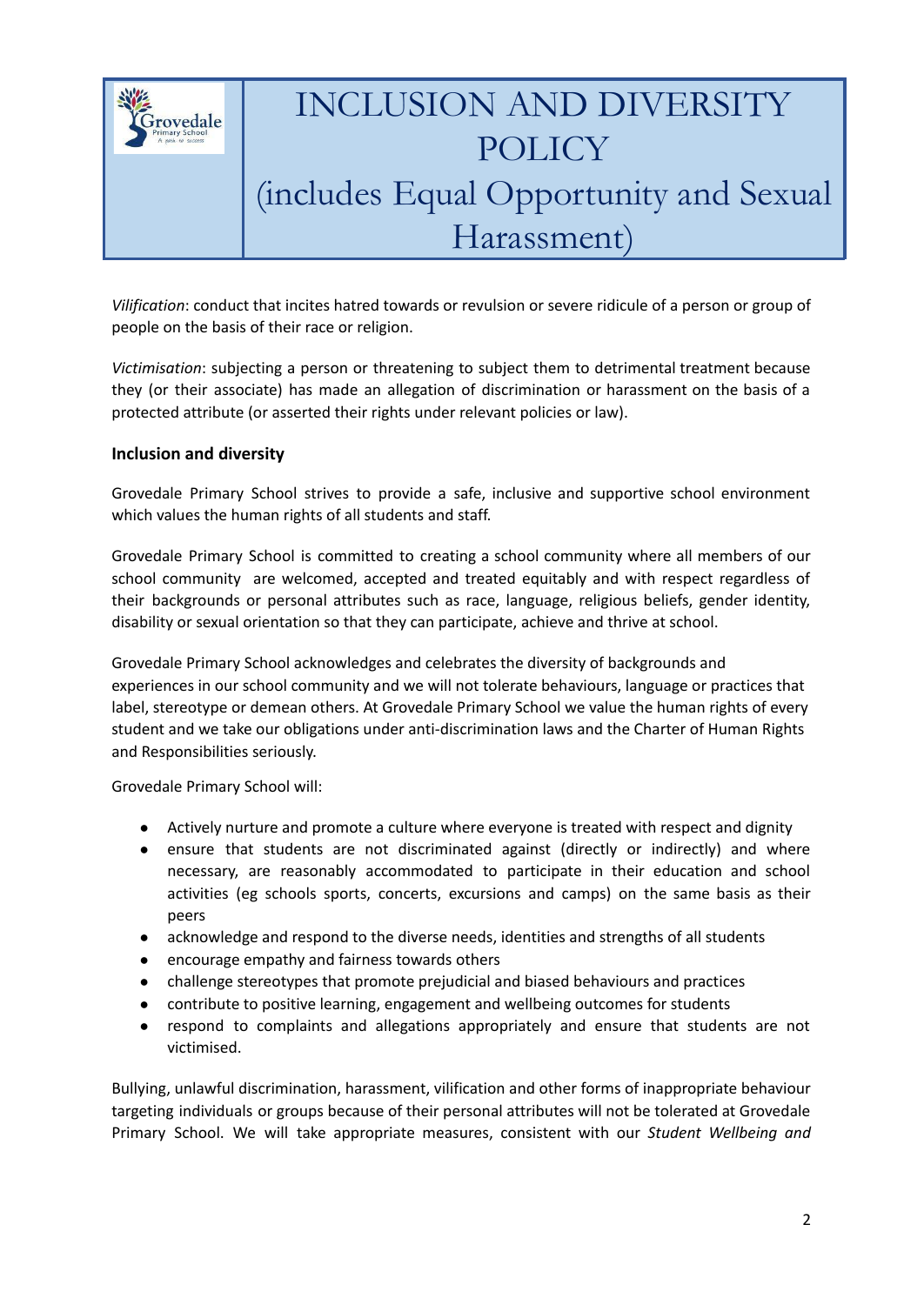

*Engagement* and *Bullying* policies to respond to students who demonstrate these behaviours at our school.

Students who may have experienced or witnessed this type of behaviour are encouraged to speak up and to let their teachers, parents or carers know about those behaviours to ensure that inappropriate behaviour can be addressed.

#### **Reasonable adjustments for students with disabilities**

Grovedale Primary School also understands that it has a legal obligation to make reasonable adjustments to accommodate students with disabilities. A reasonable adjustment is a measure or action taken to assist students with disabilities to participate in their education on the same basis as their peers. Reasonable adjustments will be made for students with disabilities in consultation with the student, their parents or carers, their teachers and if appropriate, their treating practitioners. Our school may consult through Student Support Group processes and in other less formal ways. For more information about support available for students with disabilities, and communicating with us in relation to a student's disability, please refer to our school's *Student Wellbeing and Engagement* policy or contact our Disability Inclusion Coordinator for further information.

#### **COMMUNICATION**

This policy will be communicated to our school community in the following ways :

- Included in staff induction processes
- Available publicly on our school's website <http://grovedaleps.vic.edu.au/>
- Available to parents through their individual Sentral login via Portal Documents
- Policy information is Included in transition and enrolment packs
- Policy locations are referred to in school newsletter annually
- Discussed at staff meetings as required
- Discussed at parent information sessions
- Made available in hard copy from school administration upon request

#### **RELATED POLICIES AND RESOURCES**

Grovedale Primary School policies:

- Statement of Values and School Philosophy
- Student Wellbeing and Engagement Policy